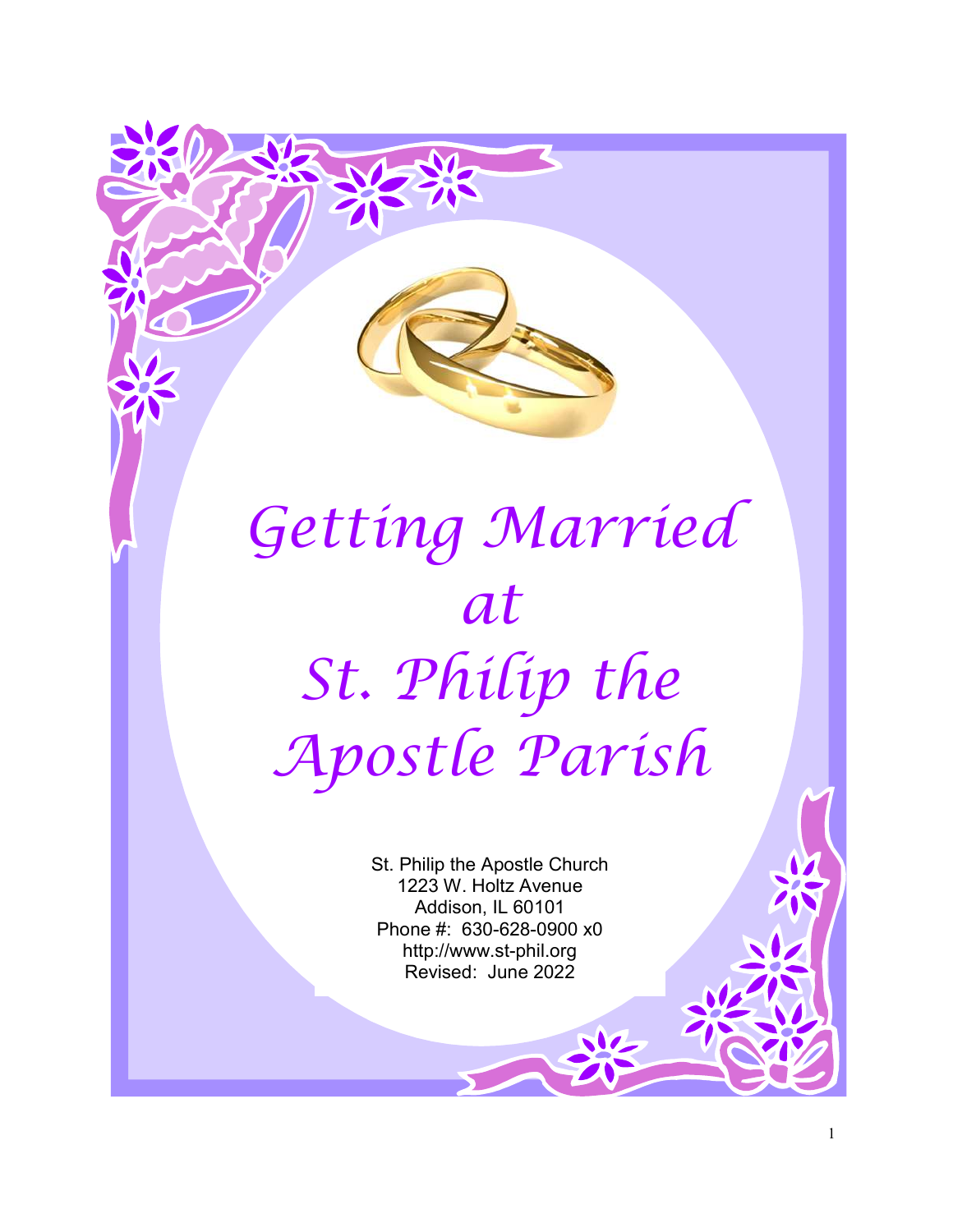Congratulations on your approaching marriage, and thank you for choosing to celebrate this sacrament at St. Philip the Apostle Church. This brochure will answer some frequently-asked questions about policies and procedures. Please call the church prior to booking your reception venue to ensure the church is available. The wedding date remains tentative until all necessary paperwork has been completed.

#### Parish Wedding Coordinator

Although you may have chosen someone to coordinate the details of your entire wedding, this brochure refers to the parish wedding coordinator who will be in touch with you regarding your wedding mass or service. She will complete an information worksheet with you at least six weeks prior to your wedding. This will be helpful while she facilitates your celebration. She will assist at the rehearsal and on the wedding day. She will serve as the contact person between you and your priest or deacon celebrant.

## **Liturgy**

The Catholic Church's liturgy is not a spectator event. It is the entire assembly gathered together that celebrates, listens, interacts, and experiences Christ's presence. In preparing the wedding liturgy, couples will be guided in choosing music, scripture readings, and prayers which will encourage the active participation of family and friends for this celebration.

- Only one Best Man and Maid of Honor is permitted.
- Proper decorum needs to be maintained so no talking or loud noises of any kind are appropriate during the celebration..
- You will choose scripture and prayers.
- Lectors and Readers: If you have chosen people to proclaim scripture and/or read the general intercessions, we ask that they sit on the organ side of the church. They can return to their normal seats after they have read.
- Gift Bearers (at a wedding mass): The bread and wine will be on a table at the entrance of church. Those who will present the bread and wine should sit near the center aisle. The presenters will hand the gifts of bread and wine to the priest or deacon.
- Presentation of Flowers: If you will be presenting flowers to your parents, the parish wedding coordinator will make sure the flowers have been placed on a table in front of the first pew. Flowers to the Blessed Mother will also be placed on the table.
- Weddings may be scheduled on Saturdays at 2:00 p.m. Weddings will not be scheduled on a Sunday. Upon request, Friday weddings may possibly be approved on non-school days.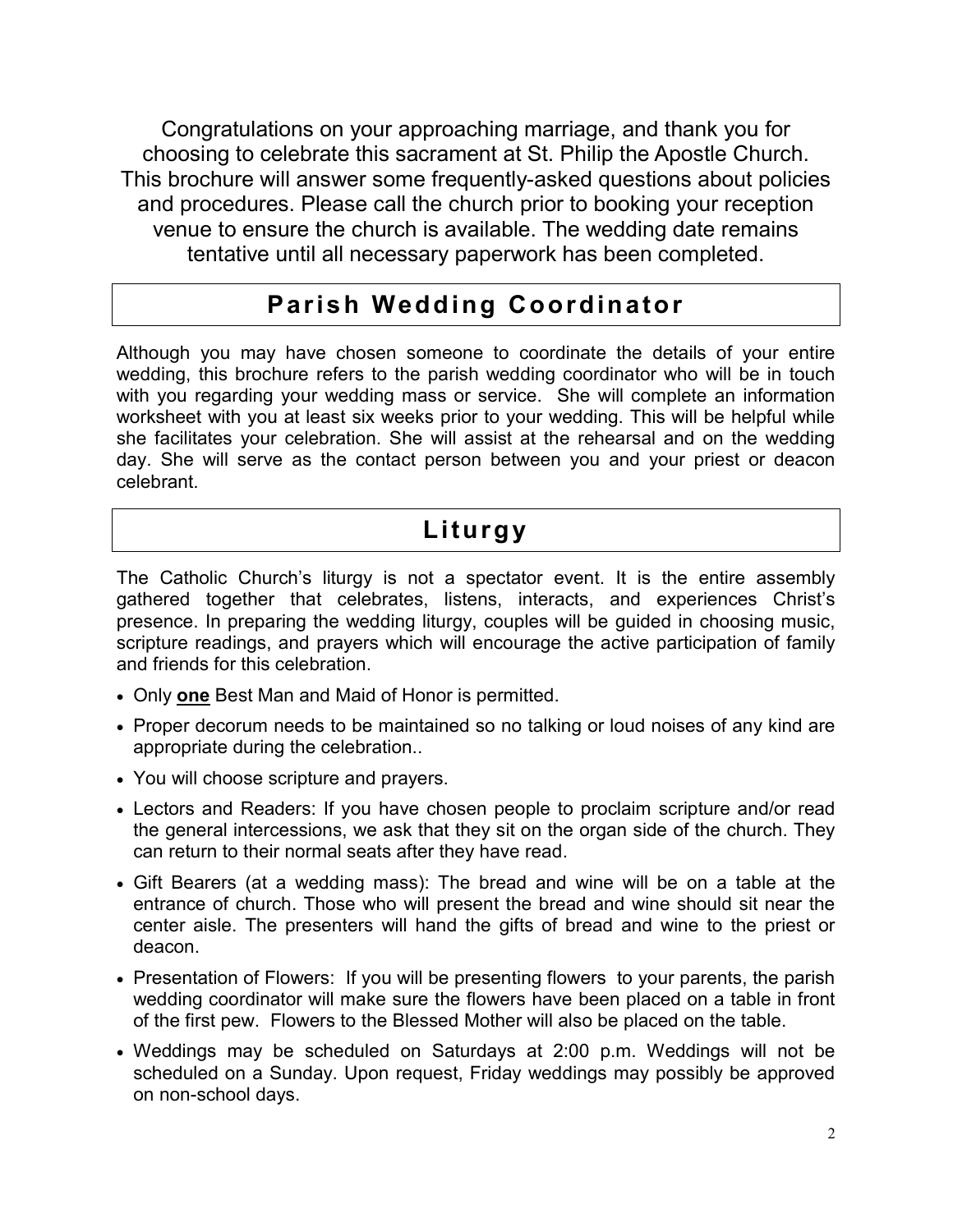- Rehearsal date is scheduled for 6:00 p.m. one or two days prior to the wedding.
- If you choose not to have a mass, a deacon can preside at the ceremony. Visiting priests and deacons are also welcome and should be in good standing in their diocese or order. (Letter needed/permission)
- The unity candle is optional during the ceremony. Preference is for the couple to provide the candles, but a stand is available by the church and is free-standing and does not require flowers or additional decoration. Discuss availability with your wedding coordinator. Identify who will be lighting the side candles, i.e. mothers, parents, sponsors, etc. Special ethnic rituals to be approved by the presider.

# Photography Policies

Please share these policies with your photographer and/or videographer. Although you certainly want these visual records of your wedding day, please be mindful that the wedding mass or service is a sacred event. We ask that your photographer and videographer maintain the reverence due the event.

- Flash photography permitted only during the beginning procession and the recessional.
- The photographer is to move around as little as possible and remain as unobtrusive as possible, remembering that this is a religious service.
- The videographer should not film from the center aisle or from the platform of the sanctuary.
- The photographer should not set up an umbrella or backdrop.
- The worship space remains unavailable for pictures before the mass or service.
- The entire wedding party, photographer, and videographer must depart from the building for a 2:00 p.m. wedding no later than 3:30 p.m.

#### Music

All music used before, during, and after the wedding ceremony MUST be liturgical in content. Absolutely NO pop/rock/show tune, etc. style music is allowed in the church.

All musicians (cantors and/or instrumentalists) are contracted out on an individual basis. The music director and/or outside musicians are hired by the individuals who wish to use their services. The use of the parish music director is strongly encouraged but not required. It is your responsibility to book all services with the parish music director and/or outside musicians. If outside musicians are used instead of the music director, music planning should be done with them, although all music must be approved by the music director, and the fee of \$200 still applies. If you decide on using an additional singer, an additional fee of \$50 to the music director may be applied if a special practice is needed. Please consult the Parish Music Director Bill Wilder at 630- 543-4015 or bwilder@st-phil.org with any musical concerns.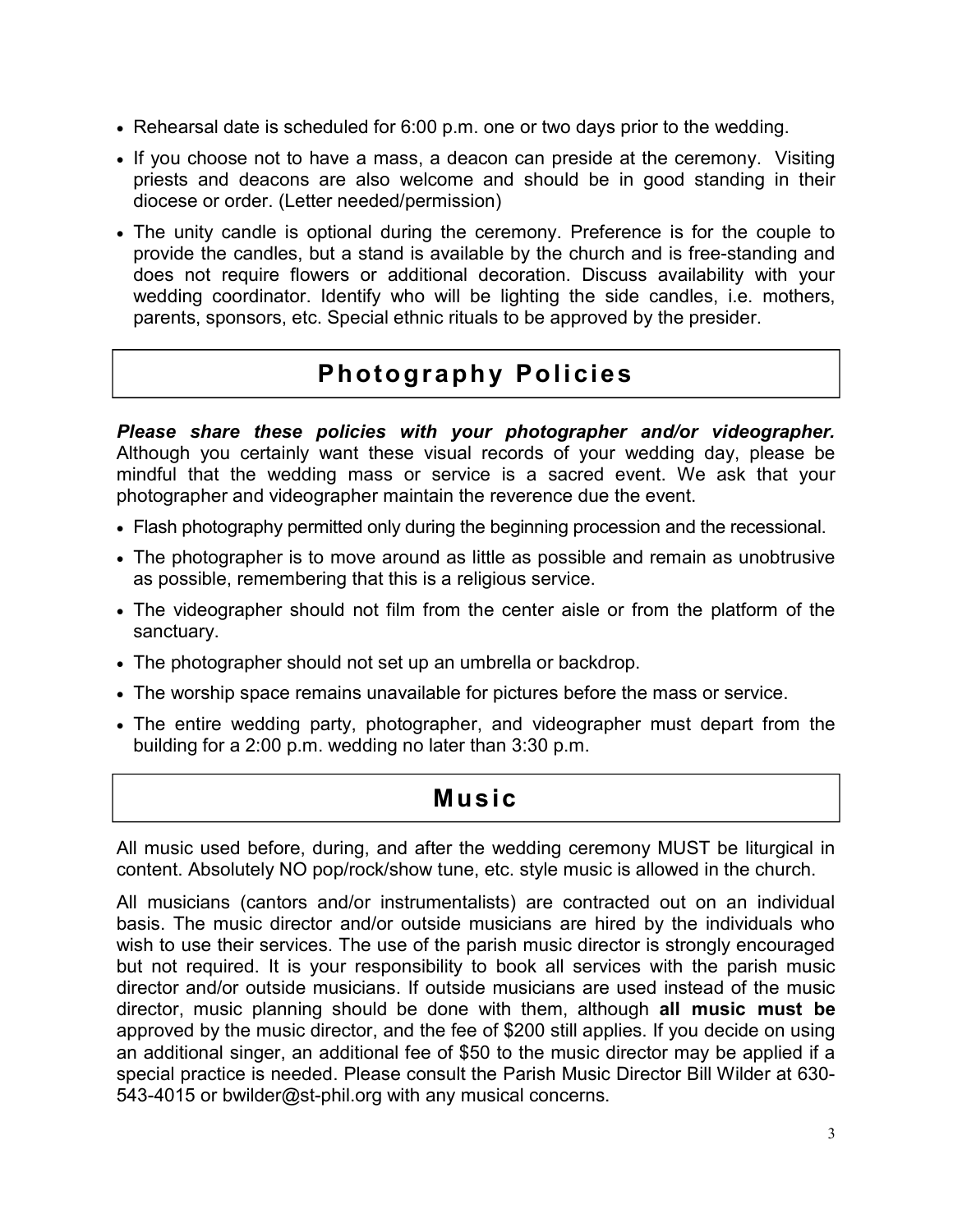# Florist Facts

- No flowers may be placed upon the altar or anywhere that it will obstruct the ceremony.
- Arrangements shall not obstruct the view to the altar, ambo, or presider's chair.
- The florist will have access to the church one (1) hour before your scheduled time.
- The church does not have pillars or floral stands. Please ask your florist to supply them.
- It is important that floral arrangements be stable. No real candles can be used.
- If your decorations include pew bows, we ask that the florist attach them to the pews using rubber bands, ribbon, or plastic hooks. NO TAPE ALLOWED.
- The church is decorated for the liturgical season. Check to confirm the colors in the background before you choose the colors for your wedding! The church décor will not be changed for the wedding. Green is for Ordinary Time, purple during Advent and Lent, red during Pentecost, and white during Christmas and Easter seasons.
- Aisle Runners: These are not necessary, but your white bridal dress is better highlighted by its contrast with the carpet. If you choose to have an aisle runner, the parish wedding coordinator will tape it down after it has been rolled out by two of your groomsmen or ushers. The length is 75 feet.
- Flower Petals: No petals (real or artificial) may be sprinkled on the floor in any area of the church.
- No rice, confetti, birdseed is permitted. The use of helium balloons outside is discouraged and not allowed in the church.
- You must have someone assigned to remove all items from the church.

### Other Policies

- Behavior appropriate to a house of worship is expected.
- Service Booklets/Programs: These are not a necessary part of your mass/service. If you choose to provide them, bring them to your rehearsal to leave with the parish wedding coordinator. Your wedding coordinator will also ask you, if the ushers are not handing these booklets out, who will be responsible for them. You will also need to bring your own basket (container).
- Arrival Time: We ask that the groom and groomsmen should arrive up to one hour prior to the time of your mass/service. The bride and bridesmaids should arrive at least 30 minutes prior to your mass/service. This allows time to receive flowers, pin corsages and boutonnieres, etc. PLEASE BE ON TIME!
- No food or beverages are allowed in the building.
- You **must** bring your **wedding license** to the rehearsal, if not before. Please be aware that your license is effective the day after you receive it from the DuPage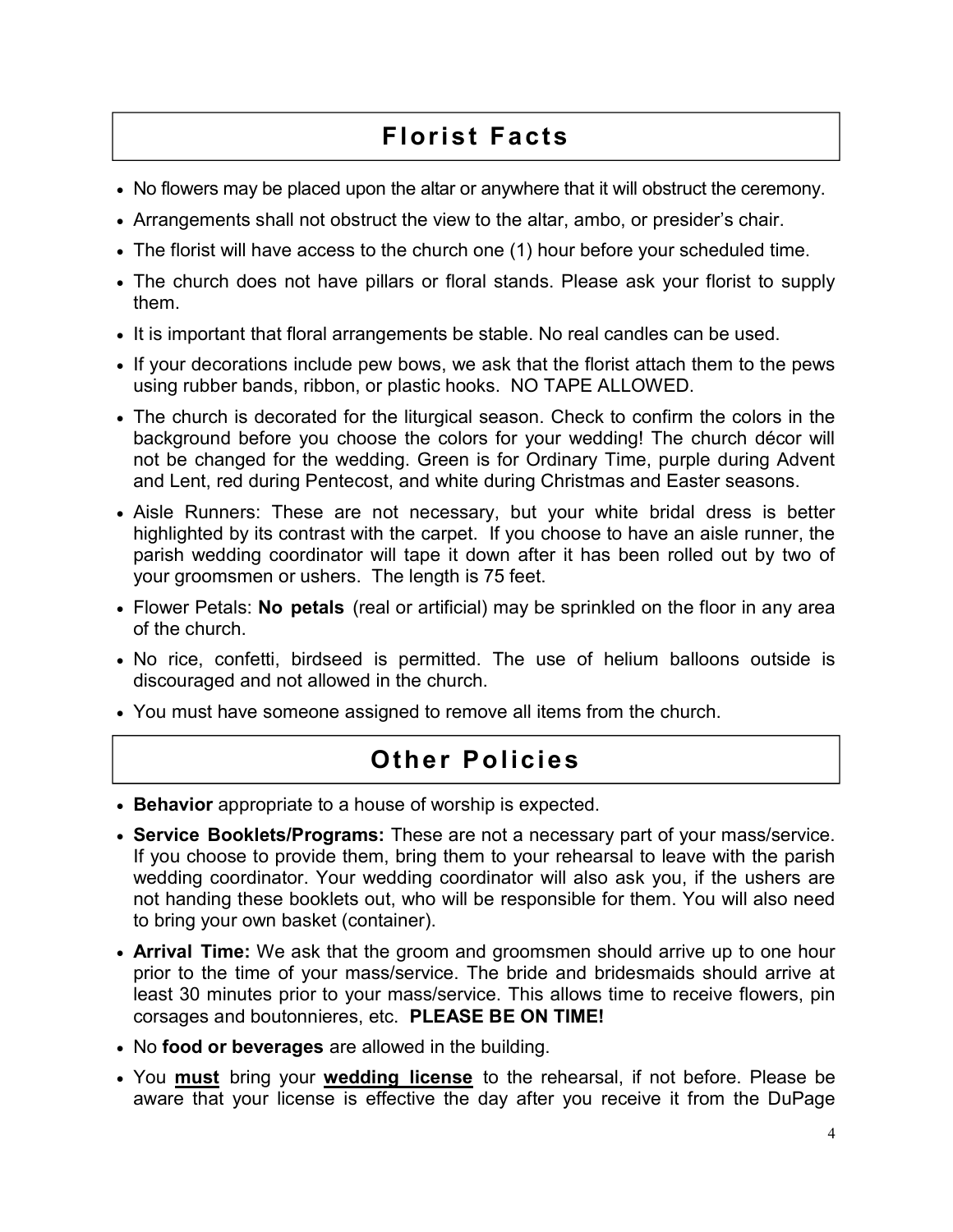County Clerk's Office at 421 N. County Farm Road in Wheaton, IL and the phone number is 630-682-7035. The Clerk's Office also takes cash only. NO WEDDING WILL BE CELEBRATED WITHOUT THE LICENSE.

- No one may bring alcoholic beverages onto church premises. If it is apparent that a member of the wedding party has been drinking before arriving, they will not be permitted to take part in the ceremony.
- Smoking is not allowed within the building or within 20 feet of the building. Please be sensitive to those who do not smoke.
- No gum chewing in the church.
- There is no reception line after the ceremony/mass. After the recession, pictures will be immediately taken.
- The wedding coordinator will ask your ushers to help move the kneelers for the rehearsal and/or wedding.

#### Parish Requirements

#### Required Meetings

- $\bullet$  Initial meeting
- Take FOCCUS Inventory
- Review FOCCUS with Deacon Phil Heitz prior to the wedding day.
- Attend Marriage Prep Seminar
- Meet with the music director
- Final meeting with presider/deacon to finish paperwork and plan ceremony.
- Meeting with wedding coordinator

#### Required Documents before Wedding

- Recently issued baptismal certificate dated six (6) months prior to the wedding day. NO WEDDING WILL BE CELEBRATED WITHOUT THIS CERTIFICATE unless you were baptized at St. Philip the Apostle Parish.
- Confirmation Certificate
- If you have not already given your DuPage County marriage license to the Parish Office, it must be given to the parish wedding coordinator on the evening of the rehearsal.
- Marriage Prep Seminar Certificate/Letter should be given to the wedding coordinator or to the priest/deacon at your meetings.
- Various fees and donations
- Please bring to the rehearsal your programs, unity candle, ring pillow, fees, and any other items you will be needing for your ceremony. This will help alleviate any unnecessary stress on your blessed day!